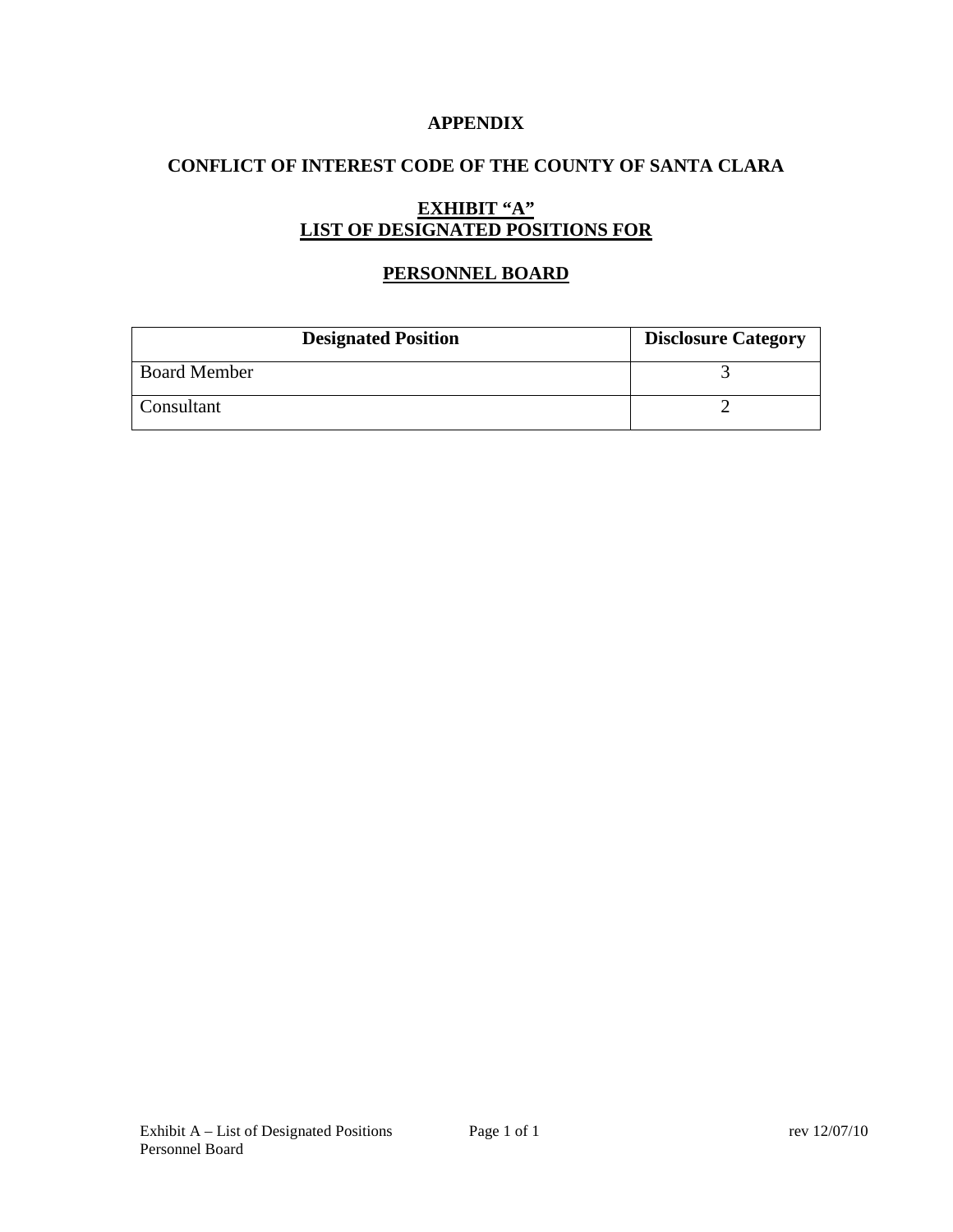#### **APPENDIX**

### **CONFLICT OF INTEREST CODE OF THE COUNTY OF SANTA CLARA**

# **EXHIBIT "B" DISCLOSURE CATEGORIES FOR**

# **PERSONNEL BOARD**

Pursuant to the County of Santa Clara's Conflict of Interest Code, Disclosure Categories 1 and 2 shall read as follows for all Code Agencies.

**Disclosure Category 1:** Persons in this category shall disclose:

(1) all investments in, business positions in, and income (including gifts, loans and travel payments) from:

(a) all sources that provide, plan to provide, or have provided in the last two years, facilities, goods, software, hardware, or related technology, equipment, vehicles, machinery or services, including training or consulting services, to the County;

(b) all sources that are subject to the regulatory, monitoring, investigatory, enforcement, valuation, certification, permit or licensing authority of, or have an application for a license, permit or certificate pending before, the County;

(c) all sources that receive, are planning to apply to receive, or have received in the last two years, grants or other monies from or through the County; and sources that receive referrals to provide assessments and/or treatments that are required or recommended by the County; and

(2) all interests in real property in the County of Santa Clara located entirely or partly within the County, or within two miles of County boundaries, or of any land owned or used by the County.

**Disclosure Category 2:** Each Consultant shall disclose: (1) all investments in, business positions in, and income (including gifts, loans and travel payments) from: (a) all sources that provide, plan to provide, or have provided in the last two years, facilities, goods, software, hardware, or related technology, equipment, vehicles, machinery or services, including training or consulting services, to the County; (b) all sources that are subject to the regulatory, monitoring, investigatory, enforcement, valuation, certification, permit or licensing authority of, or have an application for a license, permit or certificate pending before, the County; (c) all sources that receive, are planning to apply to receive, or have received in the last two years, grants or other monies from or through the County; and